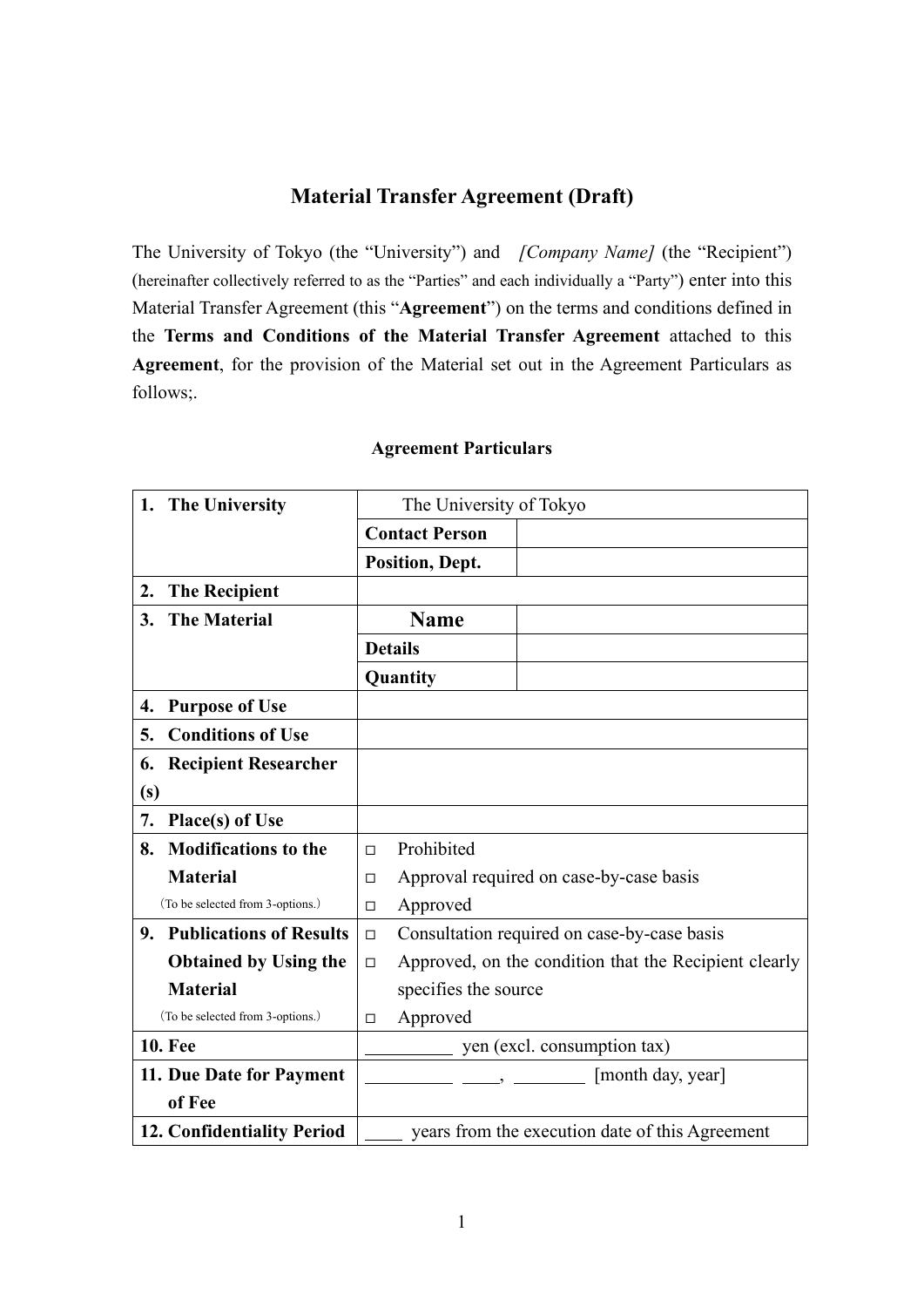| 13. Period for Reporting         | years from the execution date of this Agreement                 |
|----------------------------------|-----------------------------------------------------------------|
| <b>New Results</b>               |                                                                 |
| 14. Effective Term               | from the execution date of this Agreement                       |
|                                  | [month day, year]<br>until                                      |
| 15. Dealing with the             | Return it (Chapters 1 and 2 apply)<br>□                         |
| <b>Material after</b>            | Dispose of it (Chapters 1 and 3 apply)<br>□                     |
| <b>Termination of</b>            | Transfer it to the Recipient (Chapters 1 and 4 apply)<br>$\Box$ |
| Agreement                        |                                                                 |
| (To be selected from 3-options.) |                                                                 |

IN WITNESS WHEREOF, the Parties have caused this Agreement to be executed in duplicate originals by their duly authorized representatives.

The University and the Recipient have prepared two copies of this Agreement, and the University and the Recipient shall each retain one copy.

Execution Date:  $\frac{\qquad \qquad }{\qquad \qquad }$ 

The University: The University of Tokyo 7-3-1 Hongo, Bunkyo-ku, Tokyo

Signed by:

 $\begin{array}{ccc} \n\text{Title} & : & \underline{\qquad} & \underline{\qquad} & \n\end{array}$ 

The Recipient:

 Signed by : Title :

(Accompanied with Terms and Conditions for The Material Provision Agreement )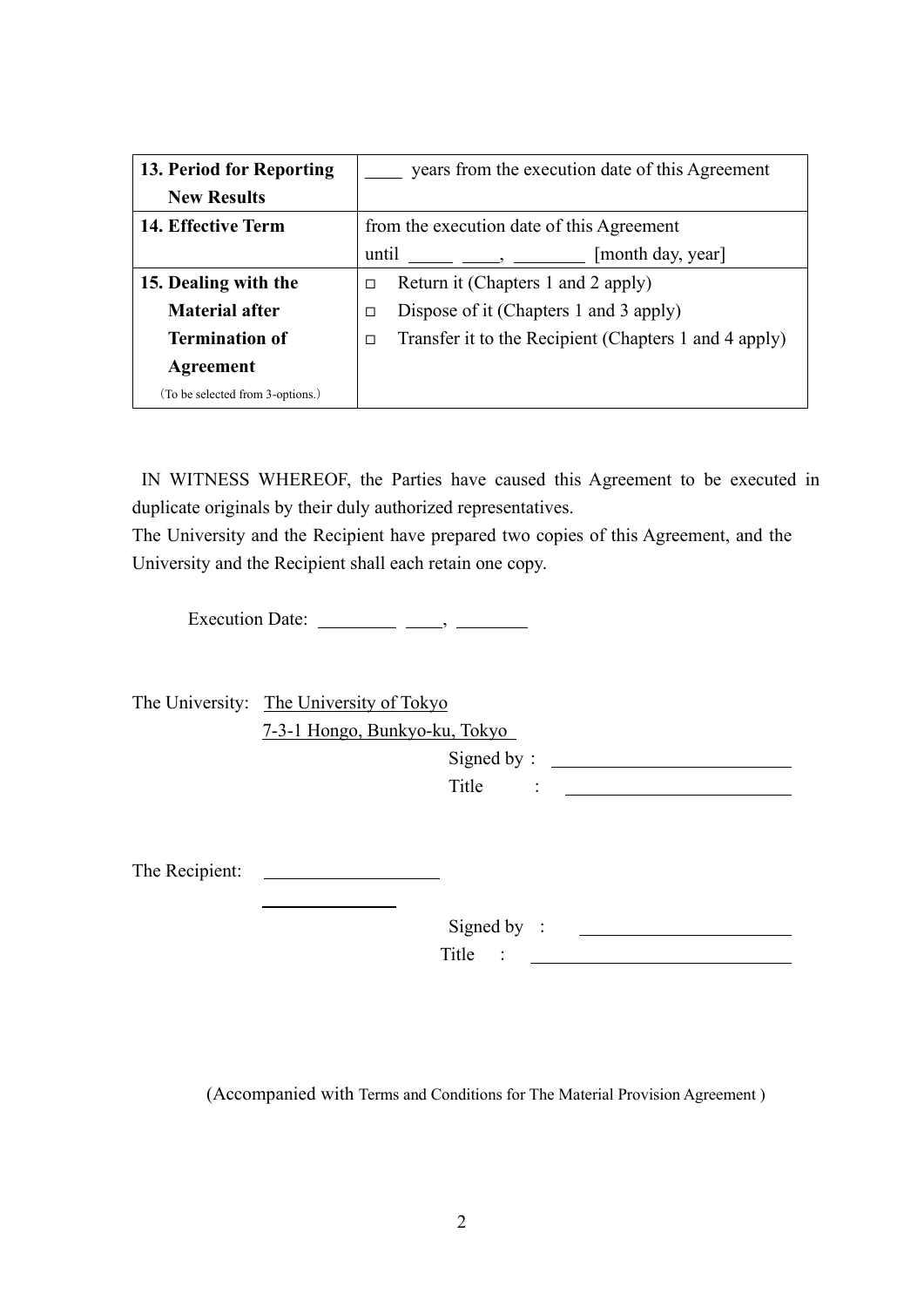## **Terms and Conditions for The Material Transfer Agreement**

## **Chapter 1 General Rules**

#### **Article 1 (The Material)**

The "**Material**" means the tangible form of the material owned by the University set forth in Paragraph 3 of Agreement Particulars. If the tangible form of the material can breed or propagate, then its progeny and propagations are also to be considered as the Material.

#### **Article 2 (Provision of the Material)**

The University shall provide the Recipient the Material.

### **Article 3 (Purpose of Use; Scope of Use)**

The Recipient shall not use the Material in a way that exceeds the Purpose of Use or the Conditions of Use set forth in Paragraphs 4 and 5, respectively, of Agreement Particulars.

#### **Article 4 (Recipient Researcher(s); Place(s) of Use)**

The Material may be used by only the Recipient Researcher(s) and at only the Place(s) of Use set forth in Paragraphs 6 and 7, respectively, of t Agreement Particulars; provided, however, that in the event of an unavoidable circumstance the Recipient may change the Recipient Researcher(s) and Place(s) of Use on the condition that the Recipient obtains the University's prior approval by sending the University a written explanation for the change.

## **Article 5 (Property Rights)**

Except as otherwise expressly set forth in this Agreement, none of the provisions of this Agreement provide for the transfer or licensing of any of the rights concerning the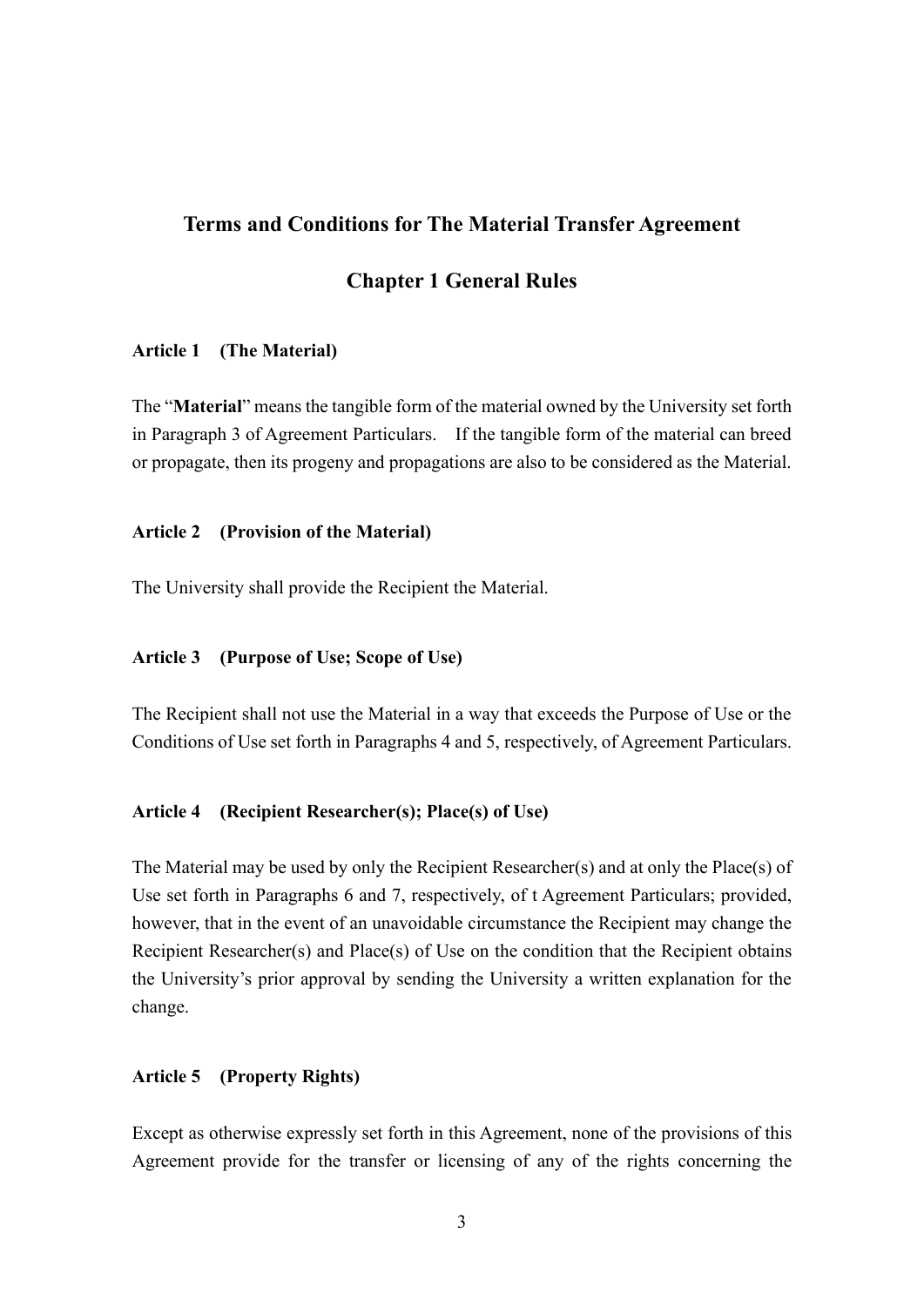Material, such as ownership rights, copyrights, and the industrial property rights that belong to the University.

## **Article 6 (Disclaimer)**

In providing the Material, the University makes no warranties or guarantees, which includes no guarantee that the Recipient's use of the Material will not infringe any intellectual property right (such as a third party's intellectual property right) and no warranty of merchantability or fitness for a particular purpose. The Recipient bears any and all liability for damage to itself or a third party in connection with the Recipient's use of the Material.

## **Article 7 (Handling the Material)**

- 7.1 The Recipient acknowledges that the Material is for research purposes and that the Material's features have not been fully corroborated, and the Recipient shall handle the Material cautiously with adequate care.
- 7.2 The Recipient shall handle the Material in accordance with all applicable laws and rules, with all regulations and guidelines established by the government or public institutions, and with public order and morals.
- 7.3 The Recipient shall not use the Material in human subject.

## **Article 8 (Modifications)**

Modifications to the Material by the Recipient shall be carried out as follows in accordance with the box selected in Paragraph 8 of Agreement Particulars:

**Prohibited:** The Recipient shall not modify the Material.

## **Approval required on case-by-case basis:**

Whenever the Recipient wishes to modify the Material, the Recipient shall obtain the University's prior written approval for that specific modification.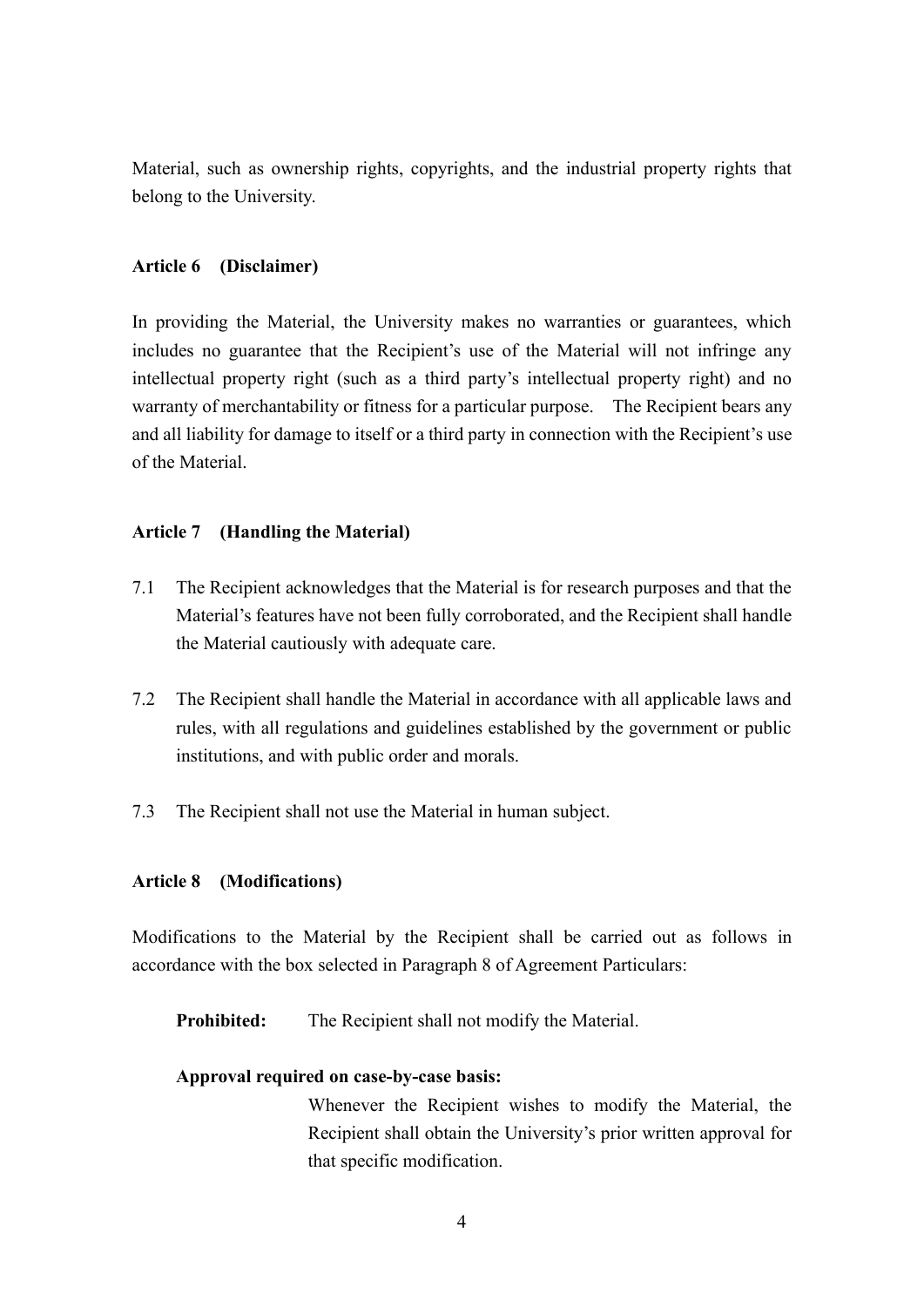**Approved:** The University grants its prior approval for the Recipient to modify the Material.

## **Article 9 (Handling the Creation of New Results)**

- 9.1 In the event that new results are obtained from research and development by using the Material, the Recipient shall inform the University immediately of the details of those results.
- 9.2 Intellectual property rights arising out of the new results from research and development mentioned in Article 9.1 will be jointly owned by the University and the Recipient. The University and the Recipient shall consult with each other with respect to their respective shares.
- 9.3 If the Recipient intends to use the new results from research and development mentioned in Article 9.1 for the purpose of making profit, the Recipient shall immediately inform the University of the details of its intended use and consult with the University how to handle consideration and the like arising from the intended use.
- 9.4 Articles 9.1 and 9.3 are effective from the execution date of this Agreement until the end of the period set forth in Paragraph 13 of Agreement Particulars.

## **Article 10 (Publishing Results Obtained by Using the Material)**

Publications, such as of research papers on results obtained by the Recipient's use of the Material, shall be carried out as follows in accordance with the box selected in Paragraph 9 of Agreement Particulars:

## **Approved on the condition that the Recipient clearly specifies the source:**

Whenever the Recipient intends to publish (for example, in the form of a research paper) results obtained by using the Material, the Recipient shall specify that they were provided by the Contact Person set forth in Paragraph 1 of Agreement Particulars.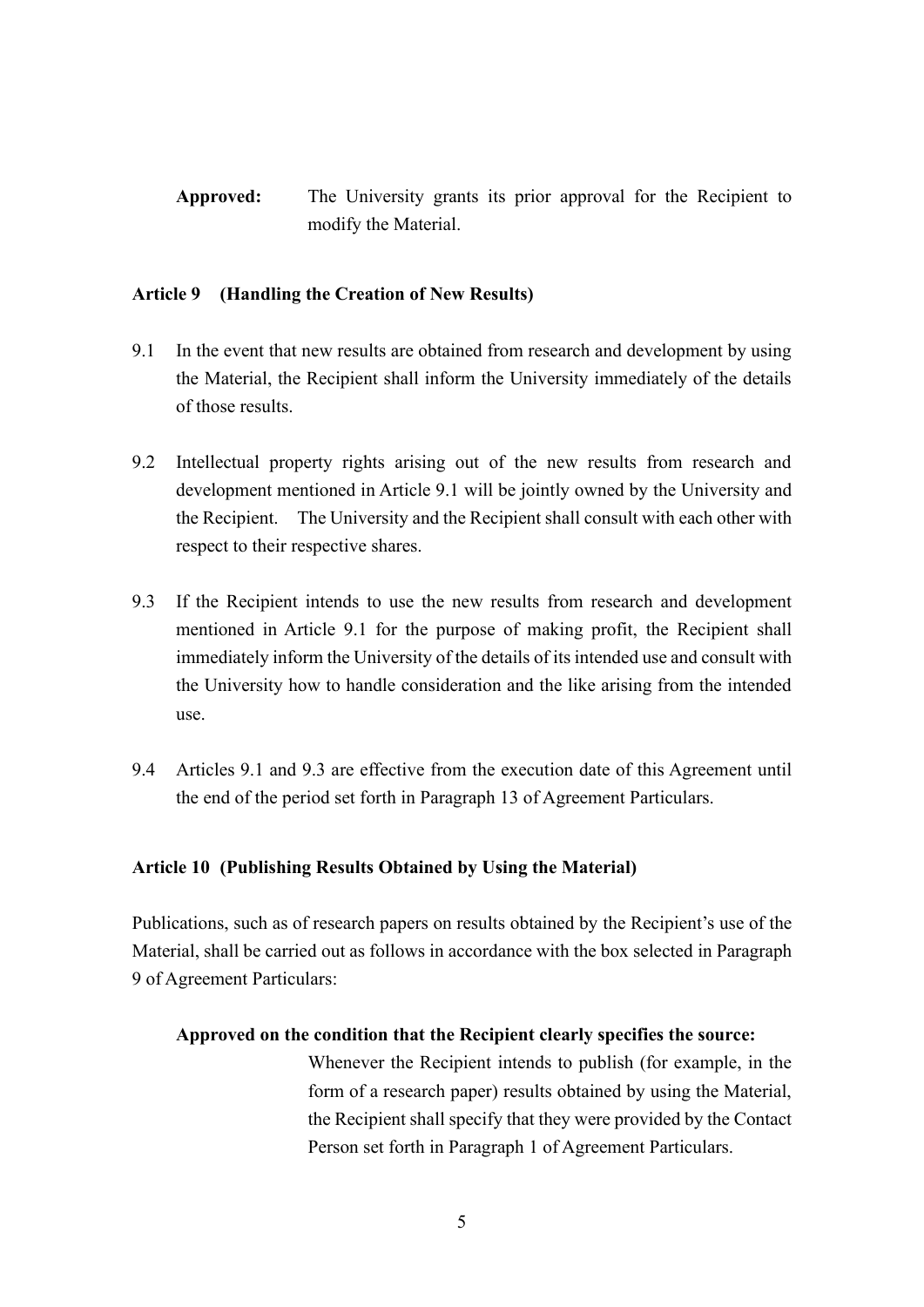#### **Consultation required on case-by-case basis:**

Whenever the Recipient intends to publish (for example, in the form of a research paper) results obtained by using the Material, the Recipient shall consult in advance with the University on that specific publication.

**Approved:** The University grants its prior approval for the Recipient to publish (for example, in the form of a research paper) results obtained by the Recipient's using the Material.

### **Article 11 (No Provision to Third Party)**

The Recipient shall not provide the Material to a third party without the University's prior written approval.

#### **Article 12 (Assigning Rights and Obligations)**

Neither the University nor the Recipient may assign or transfer to a third party either its status as a Party to this Agreement or all or part of its claims or liabilities under this Agreement, unless it has obtained the other Party's prior written approval to do so.

#### **Article 13 (Consideration)**

- 13.1 In consideration of the University's providing the Material, the Recipient shall pay the University the amount set forth in Paragraph 10 of Agreement Particulars (the "**Fee**"), together with the consumption tax for that amount.
- 13.2 The Recipient shall, no later than the due date for payment set forth in Paragraph 11 of Agreement Particulars ("**Due Date for Payment"**), pay the Fee by wire transfer to a bank account designated by the University and bear the bank commission charged on the wire transfer.
- 13.3 If the Recipient does not pay the Fee in full by the Due Date for Payment, the University may claim from the Recipient a late payment penalty by charging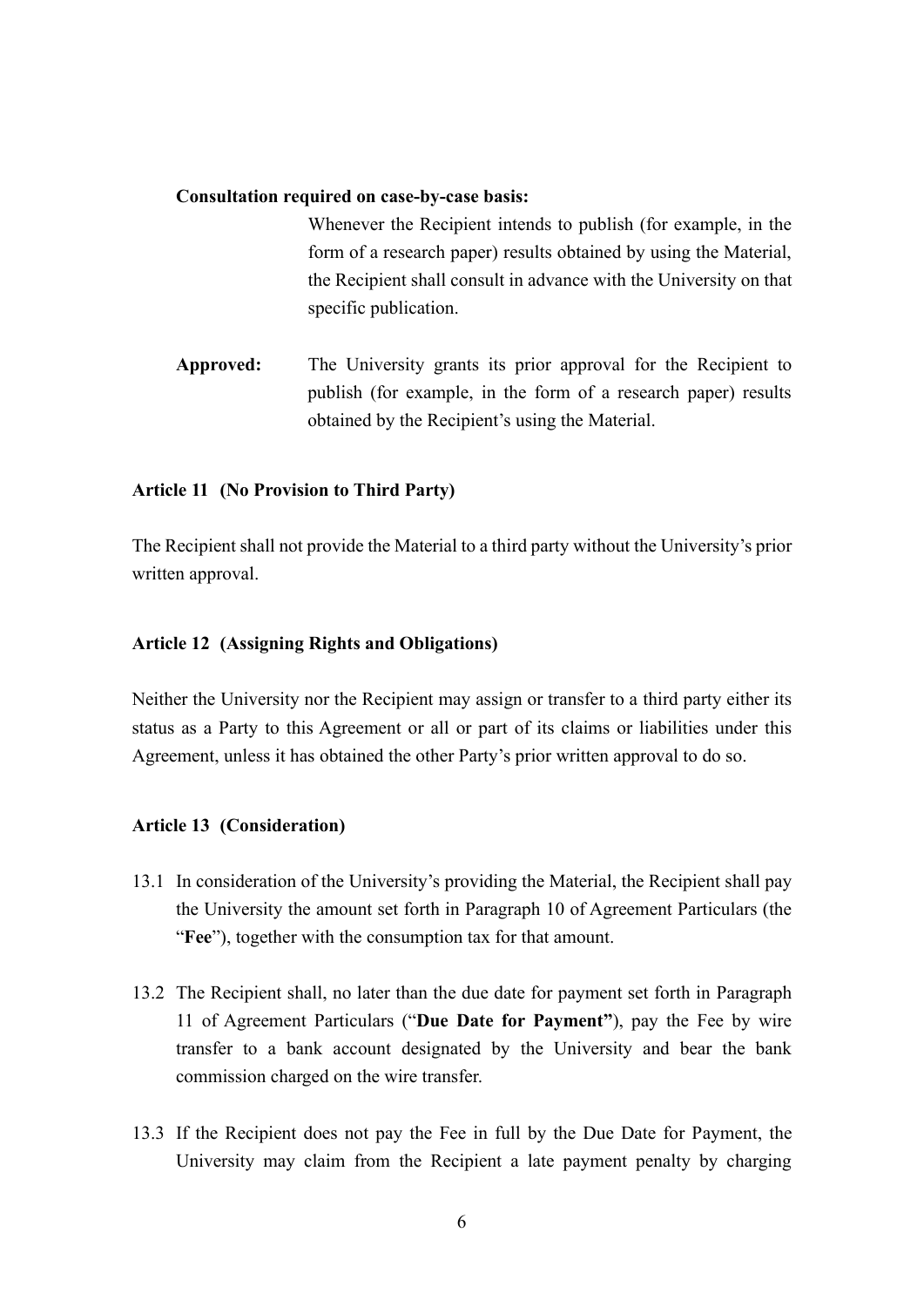interest on the unpaid amount calculated at 3% per annum for each day after the Due Date for Payment until and including the day the Fee are paid in full.

13.4 Under no circumstances the University is required to return money the Recipient has already paid it under this Agreement.

### **Article 14 (Sharing of Expenses)**

The Recipient shall bear the expenses involved in the delivery, maintenance, repair, modification, return, and the like of the Material.

### **Article 15 (Confidentiality)**

- 15.1 The Recipient shall keep confidential (i) management and business information disclosed by the University, and (ii) technical information, including all information related to the Material. The Recipient shall not use such information for any purpose other than the Purpose of Use set forth in Paragraph 4 of Agreement Particulars and shall not disclose or divulge such information to a third party without the University's prior approval.
- 15.2 The Recipient shall cause its executives and employees who needs to know and receive information disclosed to the Recipient from the University to be bound by the same duty of confidentiality as the Recipient is under this Agreement.
- 15.3 The duty of confidentiality set forth in this Agreement does not apply to the following:
	- (1) information that a Party can prove it already possessed at the time that Party was disclosed or acquired that information;
	- (2) information that was already public knowledge at the time it was disclosed to or acquired by a Party;
	- (3) information that became public knowledge through no fault of the Party who was disclosed it or acquired it;
	- (4) information that a Party can prove it acquired legally from a third party with proper authority;
	- (5) information that a Party can prove it developed or acquired independently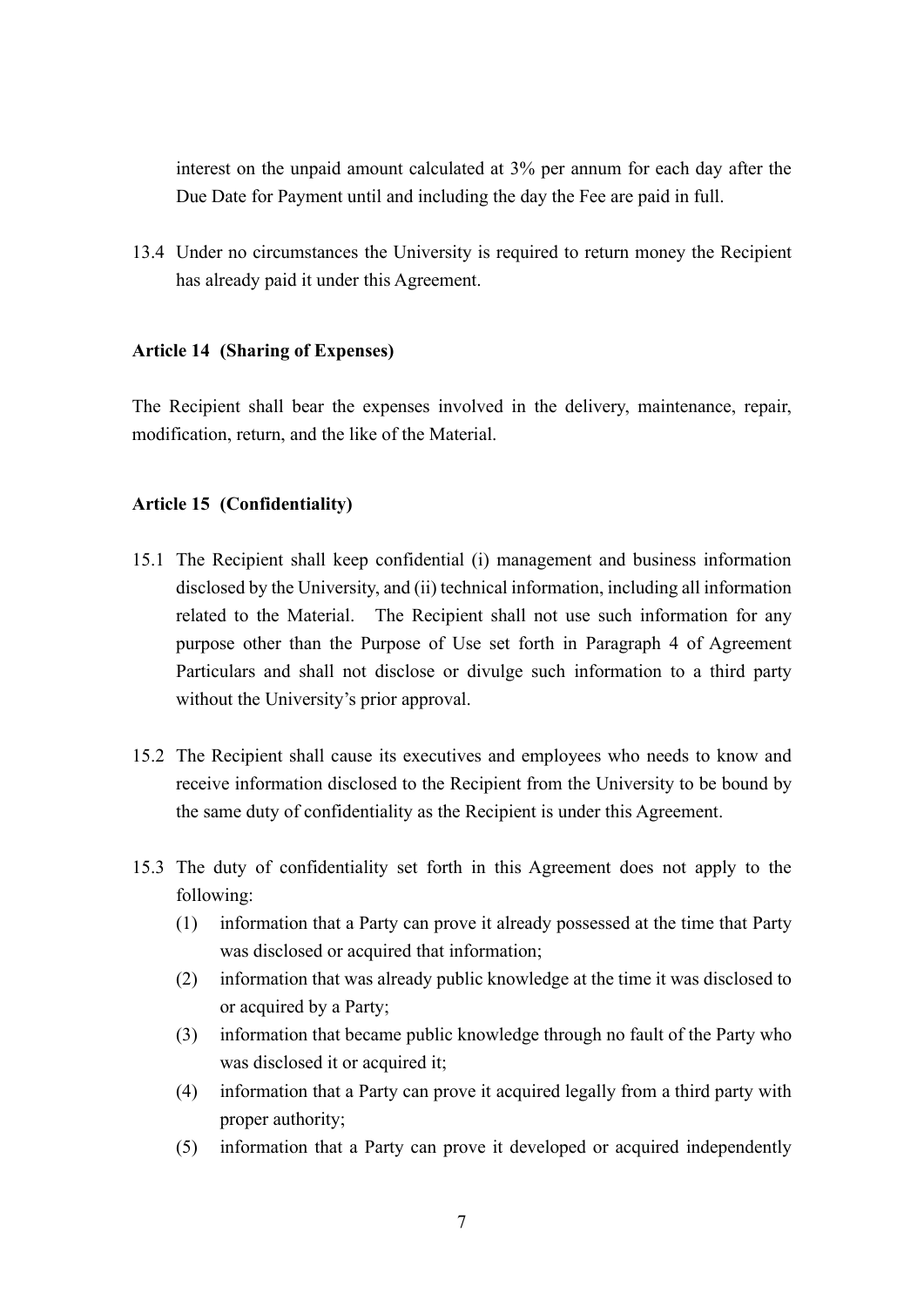without relying on information the other Party disclosed to it.

- (6) information that a Party is required by court order, law, or ordinance to disclose;
- (7) information that a Party has the other Party's prior written consent to disclose.
- 15.4 Articles 15.1, 15.2, and 15.3 will remain effective for the period set forth in Paragraph 12 of Agreement Particulars.

#### **Article 16 (Inspection)**

The University may, at any time, either carry out an on-site inspection on the Material where the Material is being used or request the Recipient to provide it a report on required matters regarding the Material. The University may also give the Recipient the instructions necessary to maintain, manage, and return the Material.

#### **Article 17 (Loss of or Damage to the Material)**

If the Recipient loses or damages the Material, the Recipient shall immediately provide the University a detailed written report and follow the University's instructions. In this case, if the cause of the loss or damage is connected to a natural disaster, fire, or theft, then the Recipient shall attach to the report a certificate issued by a relevant government authority and attesting to the fact and cause of the loss or damage.

#### **Article 18 (Compensation)**

If the Recipient causes damage to the University in relation to this Agreement, then the Recipient is liable for compensating the University for that damage, unless this Agreement separately provides otherwise.

#### **Article 19 (Effective Term)**

This Agreement is effective from the date it is executed to the date set forth in Paragraph 14 of Agreement Particulars.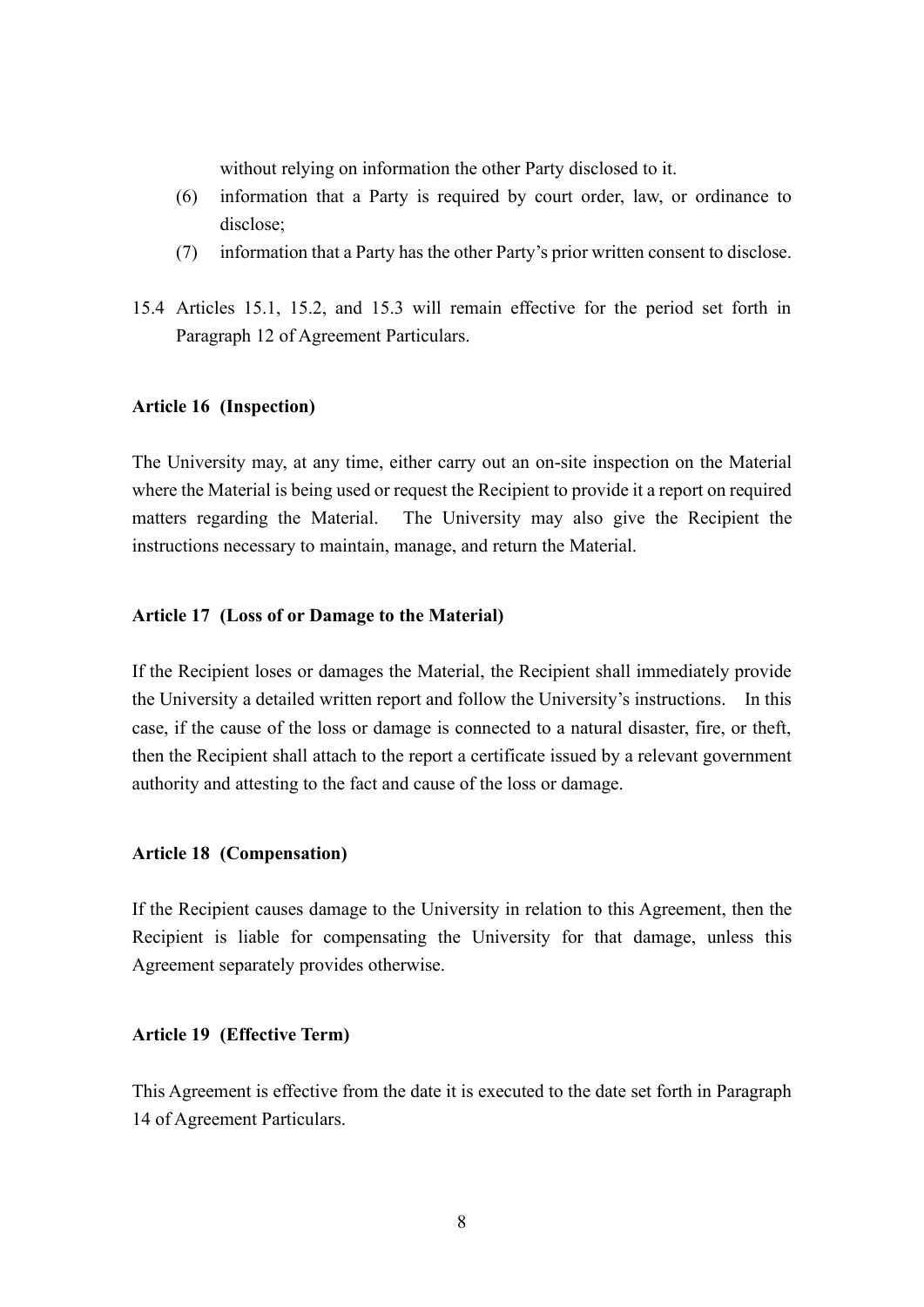#### **Article 20 (Rescission)**

- 20.1 If the University or the Recipient breaches all or part of this Agreement, then the other Party may request the breaching Party to cure the breach within a period set by the other Party. In this case, if the breaching Party does not cure the breach within that period, the other Party may rescind this Agreement.
- 20.2 If the Recipient does not pay the consideration set forth in Article 13 by the Due Date for Payment, the University may rescind this Agreement.

### **Article 21 (Entire Agreement)**

The University and the Recipient agree that this Agreement sets forth the entire agreement between them in relation to the provision of the Material and that it supersedes all agreements exchanged between them before this Agreement was executed.

#### **Article 22 (Cancellation; Amendments)**

- 22.1 The University and the Recipient may, upon their agreement, cancel or amend all or part of this Agreement.
- 22.2 The University and the Recipient each may cancel this Agreement by notifying the other party in writing at least three months before the desired rescission date.

#### **Article 23 (Governing Law; Jurisdiction)**

This Agreement shall be governed by, construed and interpreted under the laws of Japan. The Parties agree the all the lawsuits hereunder shall be exclusively brought in the Tokyo District Court of Japan.

### **Article 24 (Consultation)**

In the event that a matter arises that is not set forth in this Agreement or a doubt arises in relation to this Agreement, The University and the Recipient shall resolve the issue by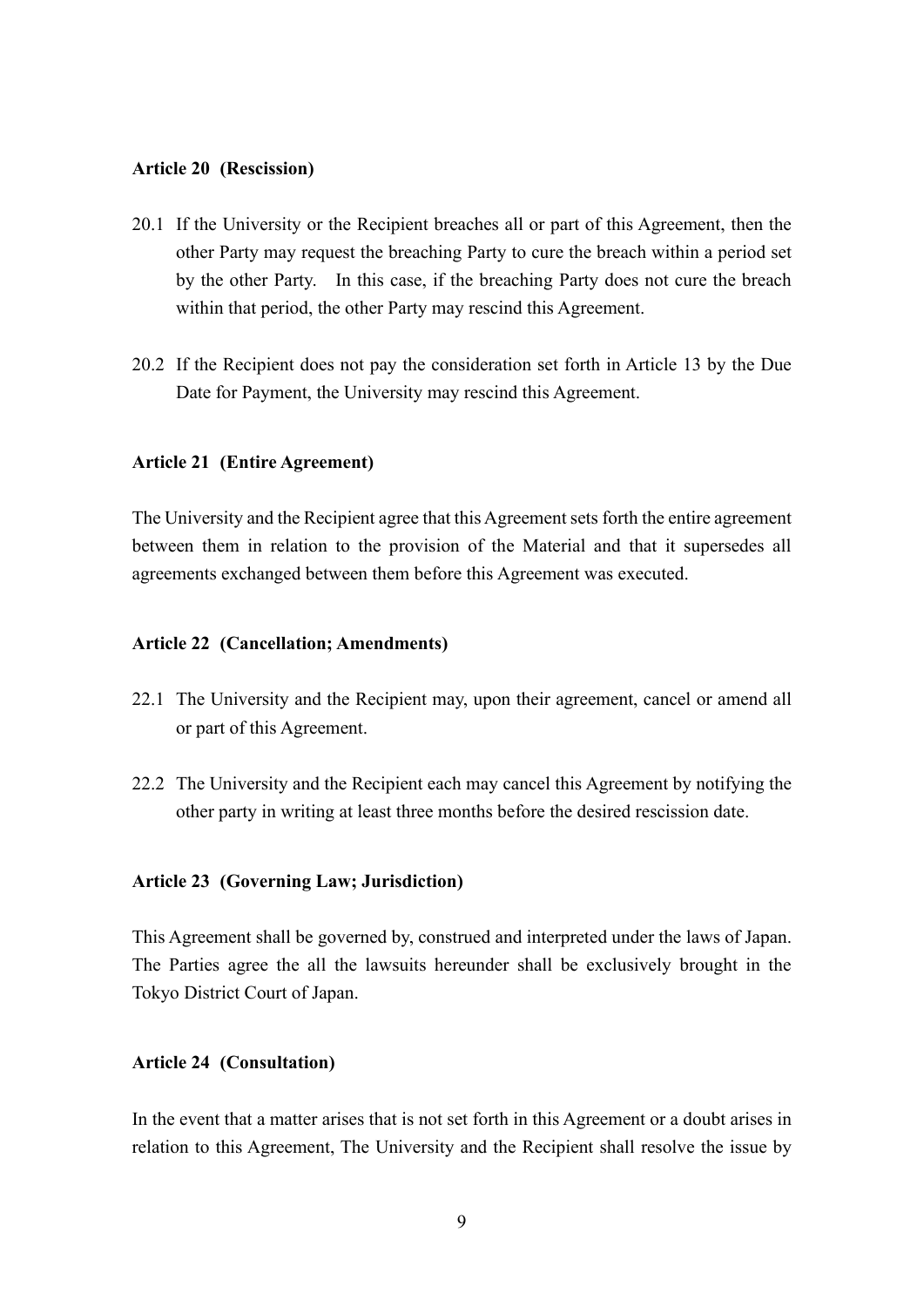consulting each other on it in good faith.

## **Chapter 2 Returning Material After Termination of Agreement**

### **Article 25 (Dealing with Returns)**

This Chapter applies in the case that "Return it" is selected in Paragraph 15 of Agreement Particulars.

#### **Article 26 (Receiving the Material)**

When the Recipient receives the Material, it shall provide the University a written receipt.

### **Article 27 (Returning the Material)**

- 27.1 The Recipient shall return the Material to a place designated by the University by the last day of the Effective Term set forth in Paragraph 14 of Agreement Particulars.
- 27.2 If the Recipient breaches any terms or conditions of this Agreement or if the University believes it is especially necessary for the Recipient to return the Material, the Recipient shall follow the University's instructions and promptly return the Material.

#### **Article 28 (Handling of Information Received)**

In the case the Recipient has to return the Material to the University in accordance with Article 27, the Recipient shall follow the University's instructions concerning the handling of information the University disclosed the Recipient under this Agreement (including tangible items that include such information).

#### **Article 29 (Surviving Articles)**

Articles 9, 10, 13, 15, 18, and 23 will remain effective even after this Agreement has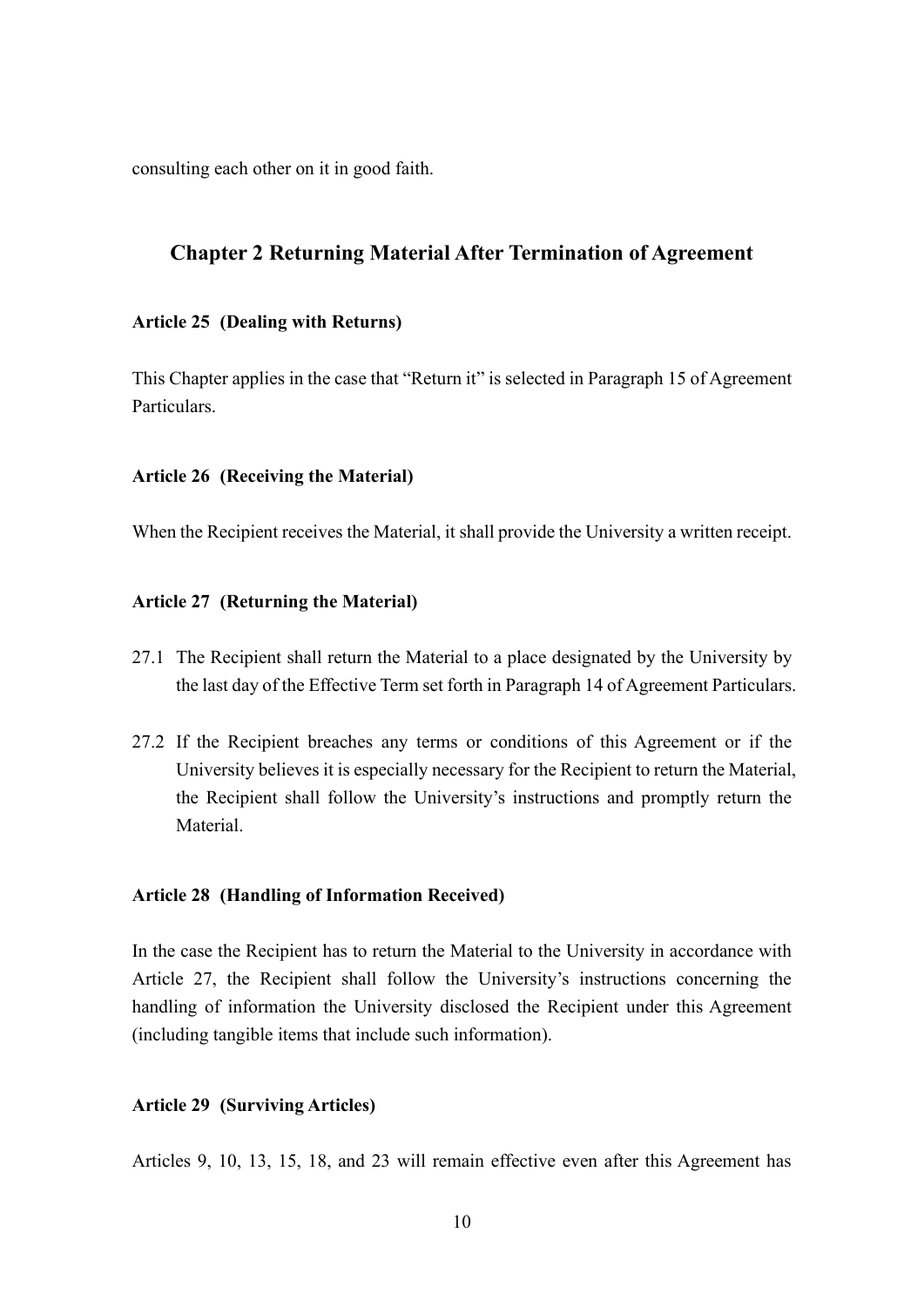terminated (regardless of the reason for its termination).

## **Chapter 3 Disposing of Material After Termination of Agreement**

#### **Article 30 (Dealing with Disposals)**

This Chapter applies in the case that "Dispose of it" is selected in Paragraph 15 of Agreement Particulars.

#### **Article 31 (Disposing of the Material)**

When this Agreement has terminated (regardless of the reason for its termination), the Recipient shall dispose of the Material in a manner adequately considerate of maintaining confidentiality and guaranteeing safety. The Recipient is solely responsible for the disposal of the Material.

#### **Article 32 (Handling of Information)**

In the case the Recipient has to dispose of the Material in accordance with Article 31, the Recipient shall, in accordance with the University's instructions, promptly either return, dispose of, or delete information the University disclosed the Recipient under this Agreement (including tangible items that include such information).

#### **Article 33 (Surviving Articles)**

Articles 9, 10, 13, 15, 18, 23, 31, and 32 will remain effective even after this Agreement has terminated (regardless of the reason for its termination).

## **Chapter 4 Transferring Material After Termination of Agreement**

**Article 34 (Dealing with Transfers)**